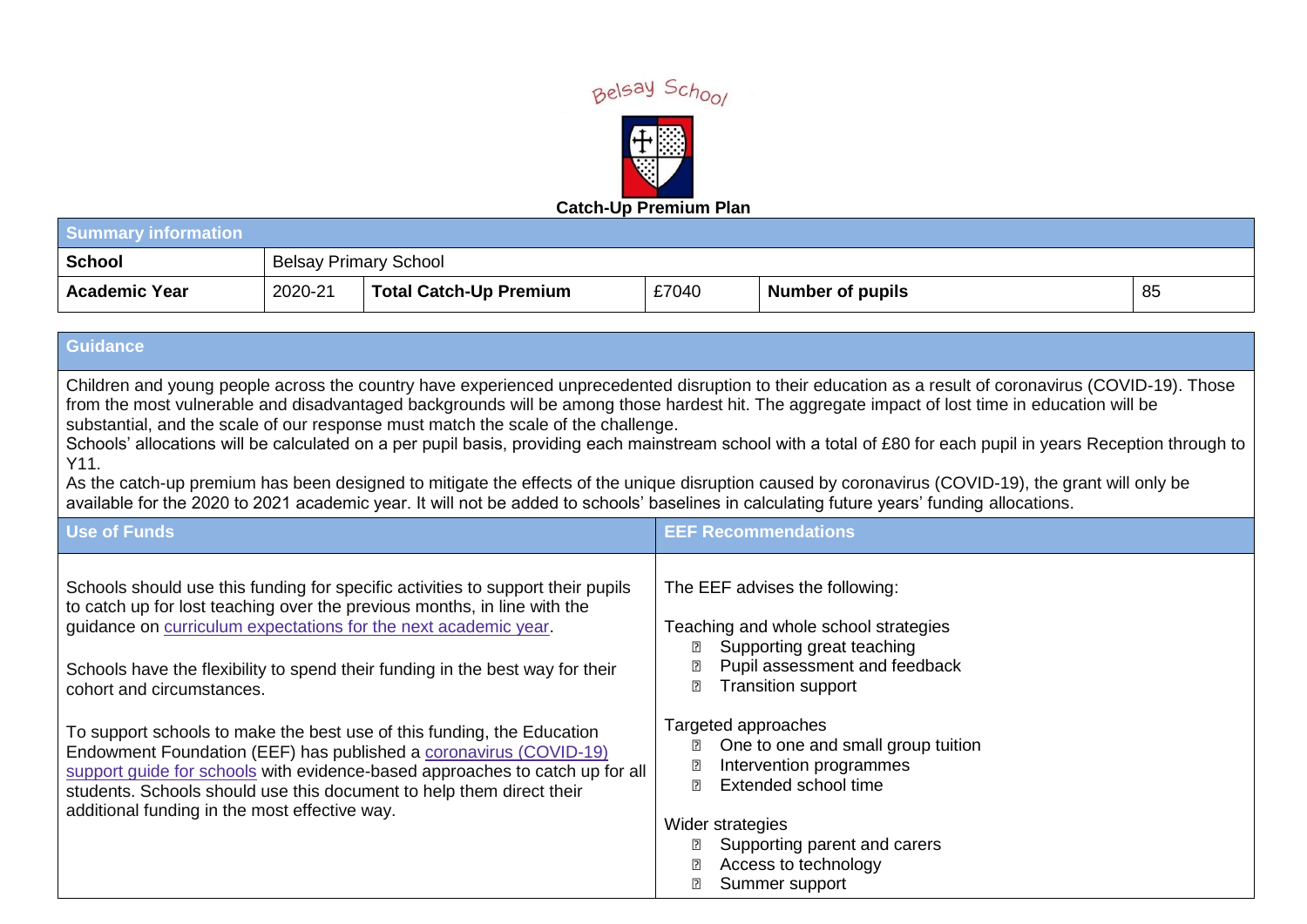|                                      | <b>Identified impact of lockdown</b>                                                                                                                                                                                                                                                                                                                                                                                                                                                                                                                                                                                                                                                                                             |
|--------------------------------------|----------------------------------------------------------------------------------------------------------------------------------------------------------------------------------------------------------------------------------------------------------------------------------------------------------------------------------------------------------------------------------------------------------------------------------------------------------------------------------------------------------------------------------------------------------------------------------------------------------------------------------------------------------------------------------------------------------------------------------|
| <b>Maths</b>                         | Specific content may have been missed, leading to gaps in learning and stalled sequencing of journeys. Direct professional teaching has been<br>missed by those pupils not attending during lockdowns. As we follow planned schemes of learning, it is easy to identify the missed learning,<br>however this may have continued impact upon future lessons and years. This has been addressed by identifying gaps in knowledge at the<br>beginning of each unit which should have been recalled from prior learning.<br>Children still have a huge appetite for maths and lockdown has not affected their attitudes.<br>Recall of basic skills is still in place, but this is erratic for some pupils                            |
| Writing                              | Children have lost essential practising of writing skills. Gaps in specific knowledge and technical features have suffered, leading to lack of<br>fluency in writing. However, those who evidently didn't write much have had to work exceptionally hard on writing stamina and improving their<br>motivation due to the lack of fluency in their ability to write.<br>Handwriting was affected during lockdown. However, since placing additional focus on this for all classes, this is now back on track.                                                                                                                                                                                                                     |
| Reading                              | Children accessed reading during lockdown more than any other subject. This is something that was more accessible for families and required<br>less teacher input. The use of Google Classroom to facilitate phonics teaching for younger pupils was beneficial, although not at the pace or<br>frequency of classwork due to demands on time/ appliances for multi-child households. The gap between those children that read widely and<br>those that don't is increasing, interventions have begun, and the focus upon reading will be maintained and be built upon in home/school<br>liaison.<br>Oxford Owl on-line reading has been purchased.                                                                              |
| <b>Speaking</b><br>and<br>Listening  | Communication and Language has been greatly impacted throughout lockdown. Many of our families are isolated geographically and with<br>parents/carers working from home this has led to decreased time for social interactions. This is an area of need for our school and the<br>pandemic has greatly exacerbated this.                                                                                                                                                                                                                                                                                                                                                                                                         |
| <b>Foundation</b><br><b>Subjects</b> | All subjects were addressed during periods of school closure. Class timetables were posted on-line and all subjects continued to be uploaded.<br>There were challenges for families for teamwork, discussion, and social aspects of class teaching and these were addressed using 'Zoom'<br>sessions (this was a reliable platform for our localities erratic internet coverage) and Google Classroom. Children are at times less able to<br>access pre-requisite knowledge when learning something new and they are less likely to make connections between concepts and themes<br>throughout the curriculum. Children have also missed out on the curriculum experiences e.g. trips, visitors and powerful curriculum moments. |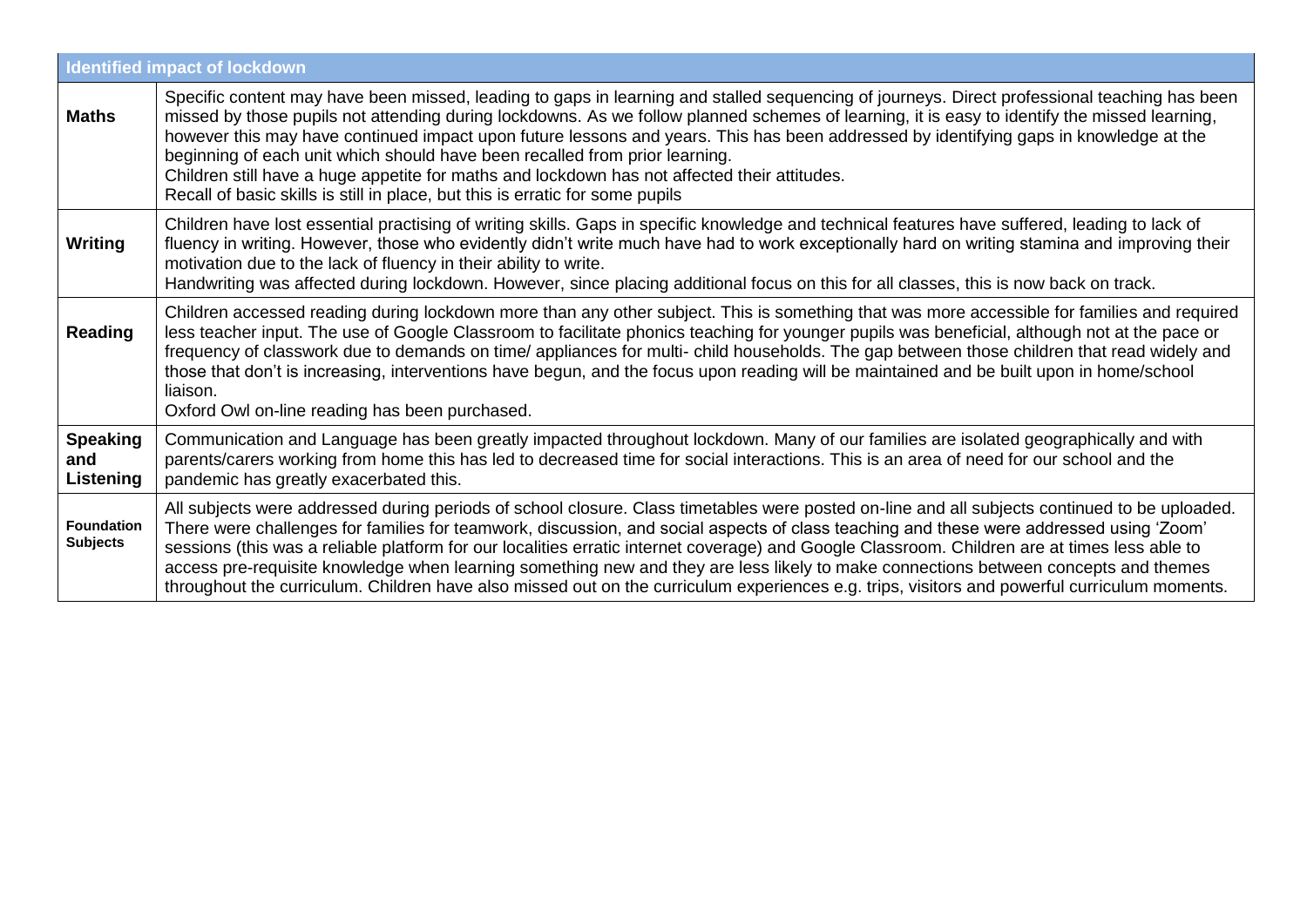**Planned expenditure -** The headings below are grouped into the categories outlined in the Education Endowment Foundation's coronavirus support guide for schools

| <b>Teaching and whole-school strategies</b>                                                                                                                                                                                                                                                                     |                                                                                                                                                                                      |                                                                                                                                                                                     |                      |                        |  |
|-----------------------------------------------------------------------------------------------------------------------------------------------------------------------------------------------------------------------------------------------------------------------------------------------------------------|--------------------------------------------------------------------------------------------------------------------------------------------------------------------------------------|-------------------------------------------------------------------------------------------------------------------------------------------------------------------------------------|----------------------|------------------------|--|
| <b>Desired outcome</b>                                                                                                                                                                                                                                                                                          | Chosen approach and anticipated cost                                                                                                                                                 | Impact (once reviewed)                                                                                                                                                              | <b>Staff</b><br>lead | <b>Review</b><br>date? |  |
| Supporting teaching:<br>The curriculum will be reviewed and pre-<br>requisite knowledge will be taught alongside<br>new learning so that knowledge gaps can be<br>reduced.                                                                                                                                      | Additional time for teachers to research, plan<br>and evaluate subject teaching. Time gain<br>achieved through suspending staff meetings and<br>moving to a briefing system.         | Pre- teaching, revision, use<br>of discussion and Q/A<br>addresses this, we need to<br>retain this for the foreseeable<br>future to ensure long term<br>gaps are addressed: retain. | <b>CC</b>            | July 21                |  |
| Teaching assessment and feedback                                                                                                                                                                                                                                                                                |                                                                                                                                                                                      |                                                                                                                                                                                     |                      |                        |  |
| Teachers have a very clear understanding of<br>what gaps in learning remain and use this to<br>inform assessments of learning that are<br>aligned with standardised norms, giving a                                                                                                                             | Purchase and implement Oxford Owl online<br>reading books £180 (continuing subscription)                                                                                             | Easy to allocate, large<br>uptake, excellent addition to<br>current stock: retain.                                                                                                  | <b>DH</b>            | April 21               |  |
| greater degree in confidence and accuracy of<br>assessments.                                                                                                                                                                                                                                                    |                                                                                                                                                                                      |                                                                                                                                                                                     | <b>DH</b>            | April 21               |  |
| Introduction of class email accounts and<br>Google Classroom for easier communications<br>between parents/ carers/ pupils and school.<br>Continued focus on the school Newsletter and<br>including home learning examples of work to<br>highlight links between those in school and<br>those working from home. | Liaison with PHS staff for setting up systems,<br>monitoring best practice and trouble shooting.<br>Use of above systems for communication to<br>allow access to pupils work         | Good links with PHS, staff<br>upskilled, new system in<br>place quickly: retain.<br>Gains in communication and<br>ease for all users: retain.                                       | CC                   | March 21               |  |
| <b>Transition support</b><br>Children who are joining school from different<br>settings have an opportunity to become<br>familiar and confident with Belsay through<br>online sessions and outdoor visits.<br>The importance of EYFS is recognised and                                                          | Clear and continued communication. Meeting<br>with parents/ carers and pupils outdoors and<br>online for familiarisation with school.<br>Additional teaching support hours £1,913.12 | Worked effectively and<br>efficiently.                                                                                                                                              | CC/DH                | March 21<br>July 21    |  |
| these children will be given priority for<br>attendance, this will also impact upon Y1<br>readiness.<br>Additional support for identified pupils                                                                                                                                                                | Additional TA support hours £882.73                                                                                                                                                  | Super transitions including<br>for mid-term admissions.                                                                                                                             | <b>DH</b>            | March 21               |  |
| Total section cost                                                                                                                                                                                                                                                                                              |                                                                                                                                                                                      |                                                                                                                                                                                     |                      | 2,975.85               |  |
|                                                                                                                                                                                                                                                                                                                 |                                                                                                                                                                                      |                                                                                                                                                                                     |                      |                        |  |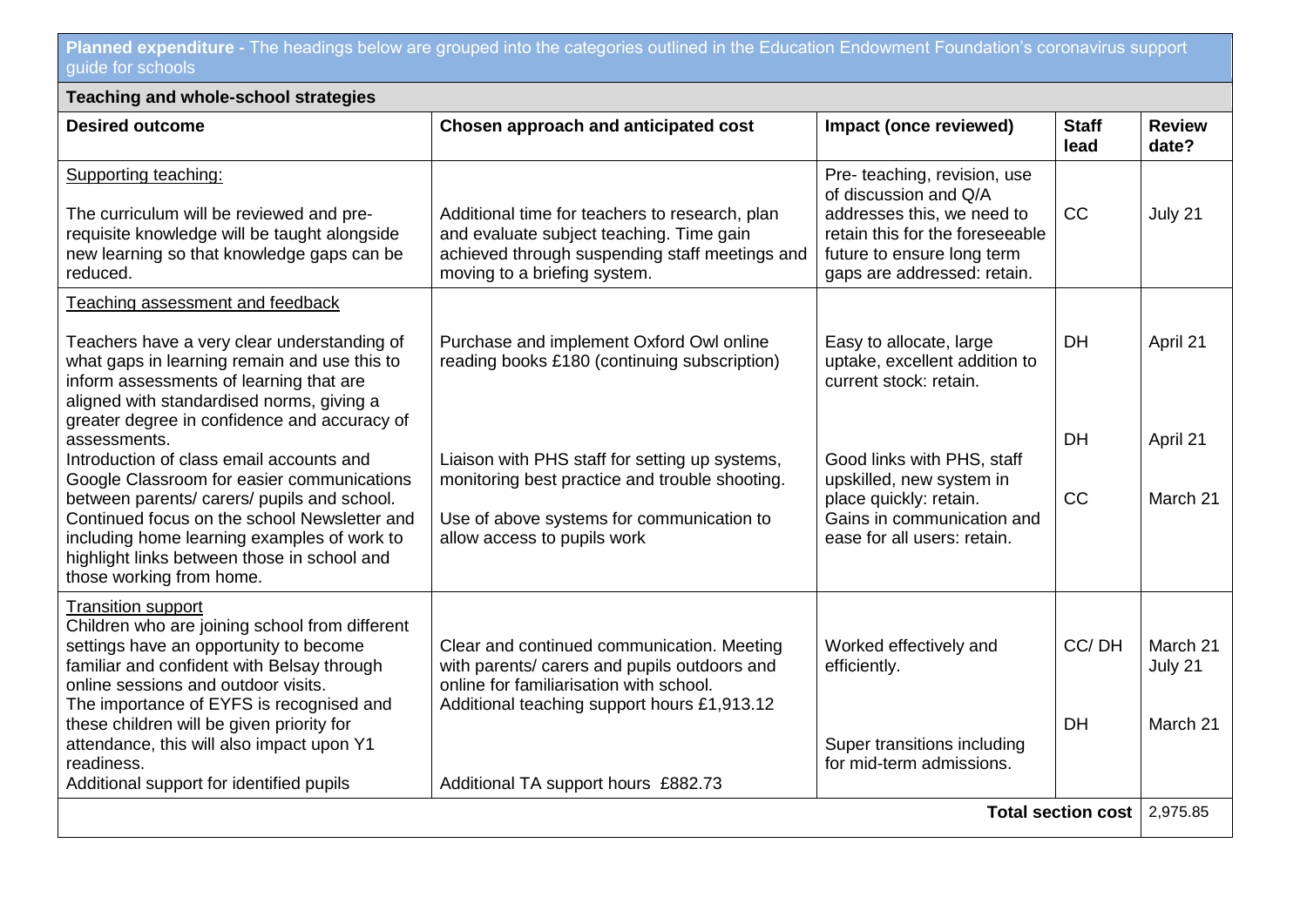| <b>Targeted approaches</b>                                                                                                                                                  |                                                                                                         |                                                                                                                                                                                                                      |                        |                        |  |
|-----------------------------------------------------------------------------------------------------------------------------------------------------------------------------|---------------------------------------------------------------------------------------------------------|----------------------------------------------------------------------------------------------------------------------------------------------------------------------------------------------------------------------|------------------------|------------------------|--|
| <b>Desired outcome</b>                                                                                                                                                      | <b>Chosen action/approach</b>                                                                           | Impact (once reviewed)                                                                                                                                                                                               | <b>Staff</b><br>lead   | <b>Review</b><br>date? |  |
| 1-to-1 and small group tuition                                                                                                                                              |                                                                                                         |                                                                                                                                                                                                                      |                        |                        |  |
| Identified children will have significantly increased<br>rates of reading fluency and prosody. They will be<br>able to comprehend reading better as a result of             | Phonics training will be prioritised for staff in<br>R-Y2 who were trained 3+ years ago. £760           | Impact has been seen, but<br>gaps persist, therefore these<br>approaches need to be                                                                                                                                  | <b>DH</b>              | April 21               |  |
| being able to read at pace without spending their<br>working memory decoding. They will be confident<br>readers and dips in reading attainment will begin<br>to be negated. | Additional class time on return to full opening<br>allocated to reading and guided reading<br>sessions. | continued: retain and retrain<br>all in current phonics<br>practice.                                                                                                                                                 | CC                     | July 21                |  |
| Additional support for identified pupils.                                                                                                                                   | Additional TA support: £1469.82                                                                         |                                                                                                                                                                                                                      |                        |                        |  |
| Intervention programmes                                                                                                                                                     |                                                                                                         |                                                                                                                                                                                                                      |                        |                        |  |
| Talk Boost Communication and Language<br>programme will be used with all EYFS pupils.                                                                                       | Staff already trained in this programme- use<br>with wider group.                                       | Benefits seen for C&L and<br>team building in group: retain.                                                                                                                                                         | <b>DH</b>              | July 21                |  |
| Current users of 'Jigsaw Therapies' to have 1:1<br>remotely. Required assessments conducted<br>remotely.                                                                    | Jigsaw Therapies Staff. £1515<br>School supervision of sessions.                                        | Worked very well- children<br>responded well and made<br>good progress when at home<br>or in school. Continuing<br>assessment process for<br>those in need ensures<br>targeted interventions can be<br>put in place. | <b>JB</b><br><b>JB</b> | June 21<br>July 21     |  |
| <b>Total section cost</b>                                                                                                                                                   |                                                                                                         |                                                                                                                                                                                                                      |                        | 3774.82                |  |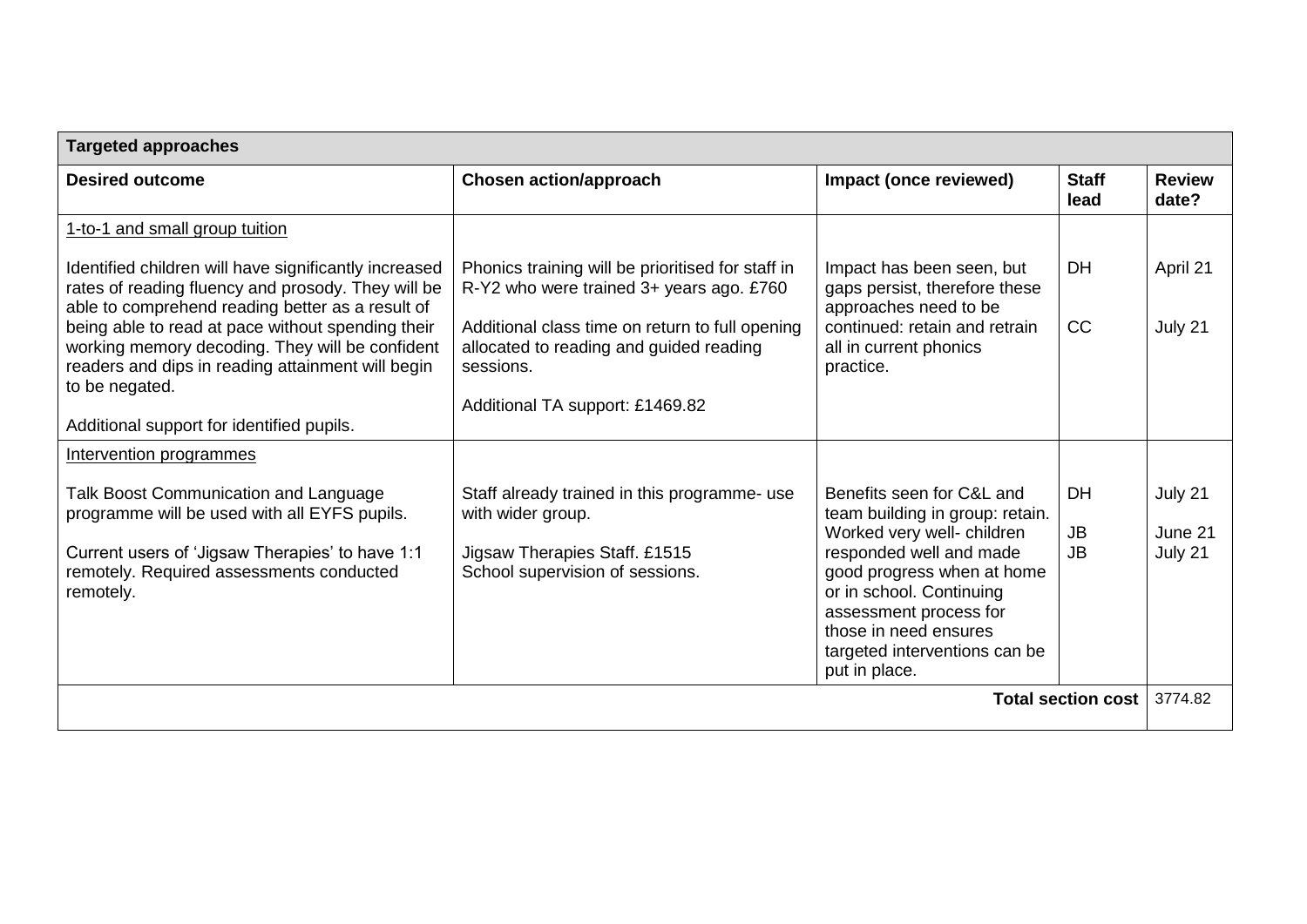| <b>Wider Strategies</b>                                                                                                                                                                                                                                                                 |                                                                                                                                                                                      |                                                                                                                                     |                      |                              |  |
|-----------------------------------------------------------------------------------------------------------------------------------------------------------------------------------------------------------------------------------------------------------------------------------------|--------------------------------------------------------------------------------------------------------------------------------------------------------------------------------------|-------------------------------------------------------------------------------------------------------------------------------------|----------------------|------------------------------|--|
| <b>Desired outcome</b>                                                                                                                                                                                                                                                                  | <b>Chosen action/approach</b>                                                                                                                                                        | Impact (once reviewed)                                                                                                              | <b>Staff</b><br>lead | <b>Review</b><br>date?       |  |
| Supporting parents and carers                                                                                                                                                                                                                                                           |                                                                                                                                                                                      |                                                                                                                                     |                      |                              |  |
| Children will have greater opportunities to<br>access learning at home. Home-learning<br>opportunities will not always require parents to<br>engage with the activities, affording the children<br>greater independence and increasing the<br>likelihood that parents can sustain home- | Additional online learning resources<br>purchased: Times Table Rockstars support<br>children at home. £201.48                                                                        | Google classroom has been<br>a game changer and will<br>continue to be used in the<br>next phase of education:<br>retain.           | CC                   | July 21                      |  |
| learning.                                                                                                                                                                                                                                                                               |                                                                                                                                                                                      |                                                                                                                                     | CC                   | Feb <sub>21</sub><br>July 21 |  |
| Children have access to appropriate stationery<br>and paper-based home-learning if required so<br>that all can access learning irrespective of ability                                                                                                                                  | Paper/ book packs ready to distribute for<br>children who are unable to access online<br>activities.                                                                                 | Pick up from porch area<br>enabled distancing<br>requirements to be met.                                                            |                      |                              |  |
| of child/parent to navigate the online learning.                                                                                                                                                                                                                                        |                                                                                                                                                                                      |                                                                                                                                     | <b>CH</b>            | March<br>21                  |  |
| Free School Meal pupils are supported through<br>a voucher scheme. Wider school community is<br>signposted to Fareshare via Ponteland Primary<br>School.                                                                                                                                | Administered through Central Services Team.<br>Signposted through Newsletter/Website                                                                                                 | Allocation to local<br>supermarkets made this<br>easier in the second round.<br>Signposting to Fare Share for<br>community: retain. |                      |                              |  |
| <b>Access to technology</b>                                                                                                                                                                                                                                                             |                                                                                                                                                                                      |                                                                                                                                     |                      |                              |  |
| Children can access additional devices from<br>school. 'How to' guides for using gaming<br>devices to access home learning posted on<br>school website for easy access.                                                                                                                 | Purchase of Chromebooks, licences and<br>charging trolley to loan pupils as required/ in<br>class work £4042.48. Donations of keyboards<br>to pupils as required: community donation | Provision of keyboards-<br>gamechanger. Use of 'How<br>to' guides ensured parents/<br>carers could access help                      | LL                   | Feb <sub>21</sub>            |  |
| Purchase of webcams for online sessions.<br>Teachers facilitate effective home-learning with<br>increased capacity to share resources and<br>communicate learning to children.                                                                                                          | Purchase of webcams. £197.94                                                                                                                                                         | easily.<br>Worth weight in gold- quality<br>resolution has enabled good<br>remote sessions to take<br>place.                        | LL                   | Feb <sub>21</sub>            |  |
| <b>Bereavement Counselling</b>                                                                                                                                                                                                                                                          |                                                                                                                                                                                      |                                                                                                                                     |                      |                              |  |
| Staff member trained in bereavement<br>counselling. One staff member is historically<br>trained (CC) current training for thoroughness.                                                                                                                                                 | 'Winston's Wish' via St Oswald's Hospice-<br>online £250                                                                                                                             | Requested by 2 families so<br>far- very useful: retain.                                                                             | <b>SC</b>            | July 21                      |  |